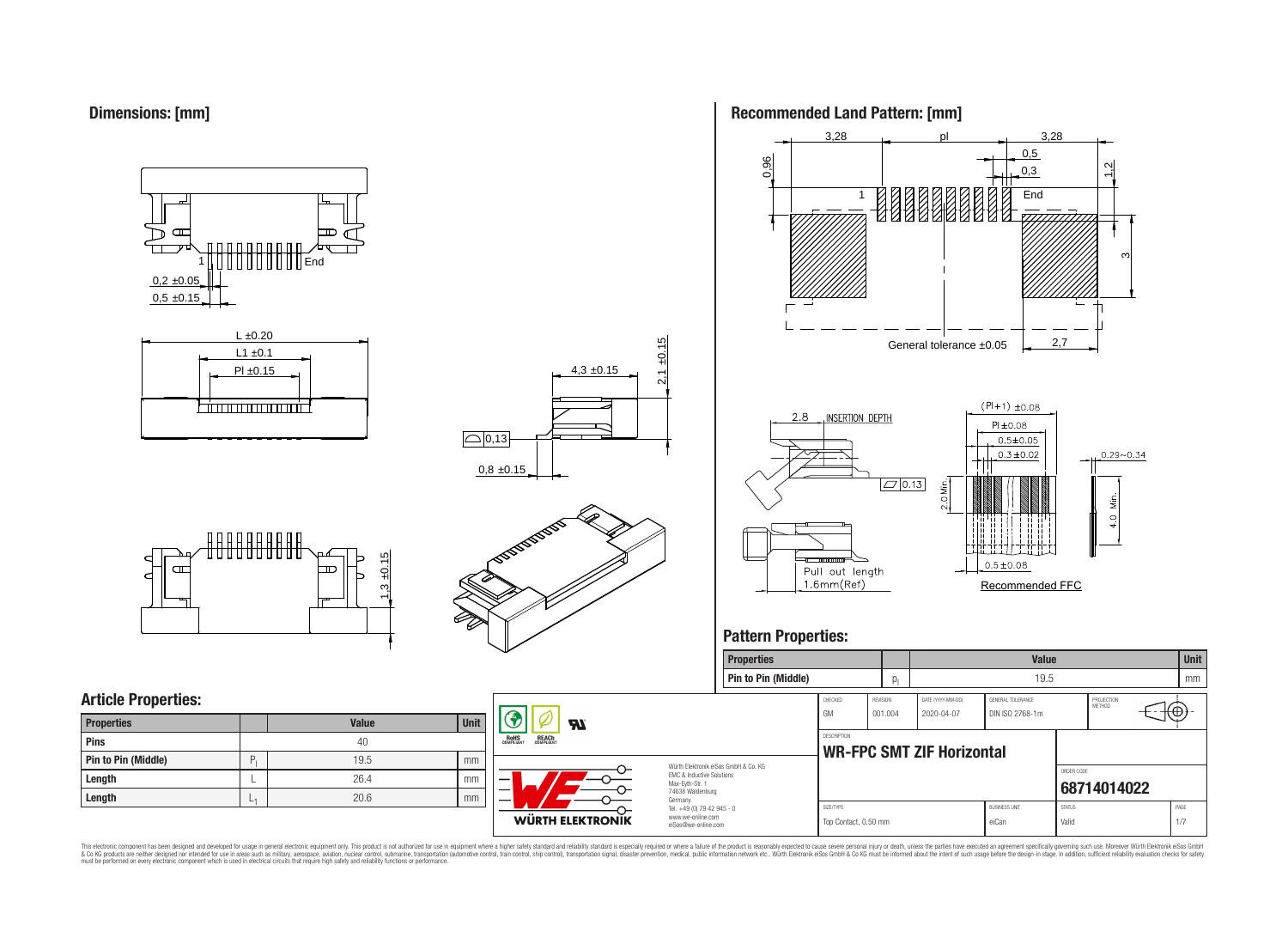### **Kind Properties:**

| <b>Properties</b> | <b>Value</b>     | <b>Unit</b> |  |  |  |
|-------------------|------------------|-------------|--|--|--|
| <b>Pitch</b>      | 0.5              | mm          |  |  |  |
| <b>Durability</b> | 25 Mating cycles |             |  |  |  |

# **Material Properties:**

| <b>Insulator Material</b>            | <b>LCP</b>                                   |
|--------------------------------------|----------------------------------------------|
| <b>Insulator Flammability Rating</b> | $UL94V-0$                                    |
| <b>Insulator Color</b>               | Ivory                                        |
| <b>Actuator Material</b>             | PA9T                                         |
| <b>Actuator Flammability Rating</b>  | UL94 V-0                                     |
| <b>Actuator Color</b>                | <b>Black</b>                                 |
| <b>Contact Material</b>              | Phosphor Bronze                              |
| <b>Contact Plating</b>               | 100 ( $\mu$ ") Tin over 50 ( $\mu$ ") Nickel |
| <b>Contact Type</b>                  | Stamped                                      |
| <b>Solder Tabs</b>                   | <b>Brass</b>                                 |

# **General Information:**

| $\circ$<br>⊥ Onera′<br><b>U</b> L<br>.<br>.<br> |                 |            |
|-------------------------------------------------|-----------------|------------|
|                                                 | $-$ - $-$ - $-$ | $  -$<br>. |

# **Electrical Properties:**

| <b>Properties</b>            |           | <b>Test conditions</b> | <b>Value</b> | Unit           | Tol. |
|------------------------------|-----------|------------------------|--------------|----------------|------|
| <b>Rated Current</b>         | םו        |                        | 0.5          | $\overline{A}$ |      |
| <b>Working Voltage</b>       |           |                        | 50           | V(AC)          |      |
| <b>Withstanding Voltage</b>  |           | min                    | 250          | V(AC)          |      |
| <b>Contact Resistance</b>    | R         |                        | 20           | $m\Omega$      | max. |
| <b>Insulation Resistance</b> | $R_{ISO}$ |                        | 100          | M <sub>2</sub> | min. |

# **Certification:**

**RoHS Approval RoHS Approval Compliant** [2011/65/EU&2015/863]

# **Certification:**

| <b>REACh Approval</b> | Conform or declared [(EC)1907/2006] |
|-----------------------|-------------------------------------|
| <b>UL Approval</b>    |                                     |

# **Packaging Properties:**

| <b>Properties</b>     |               | <b>Value</b> |  |  |  |
|-----------------------|---------------|--------------|--|--|--|
| Packaging             | Tape and Reel |              |  |  |  |
| <b>Packaging Unit</b> | Qty.          | 2000         |  |  |  |

# **Specific Recommendation:**

In order to handle products correctly, please download our precaution guide which is available under "Tutorials" on our Homepage: www. we-online.com/precaution\_6873xx124422

| WÜRTH ELEKTRONIK                                      | Tel. +49 (0) 79 42 945 - 0<br>www.we-online.com<br>eiSos@we-online.com                                              | Top Contact, 0.50 mm |                     |                                  | eiCan                                | Valid                       |                      | 2/7               |  |
|-------------------------------------------------------|---------------------------------------------------------------------------------------------------------------------|----------------------|---------------------|----------------------------------|--------------------------------------|-----------------------------|----------------------|-------------------|--|
|                                                       | Würth Flektronik eiSos GmbH & Co. KG<br>EMC & Inductive Solutions<br>Max-Evth-Str. 1<br>74638 Waldenburg<br>Germany | SIZE/TYPE            |                     |                                  | <b>BUSINESS UNIT</b>                 | ORDER CODE<br><b>STATUS</b> | 68714014022          | PAGE              |  |
| <b>ROHS</b><br>COMPLIANT<br><b>REACH</b><br>COMPLIANT |                                                                                                                     | DESCRIPTION          |                     | <b>WR-FPC SMT ZIF Horizontal</b> |                                      |                             |                      |                   |  |
| <b>RI</b>                                             |                                                                                                                     | CHECKED<br>GM        | REVISION<br>001.004 | DATE (YYYY-MM-DD)<br>2020-04-07  | GENERAL TOLERANCE<br>DIN ISO 2768-1m |                             | PROJECTION<br>METHOD | <del>⊣t⊕}</del> - |  |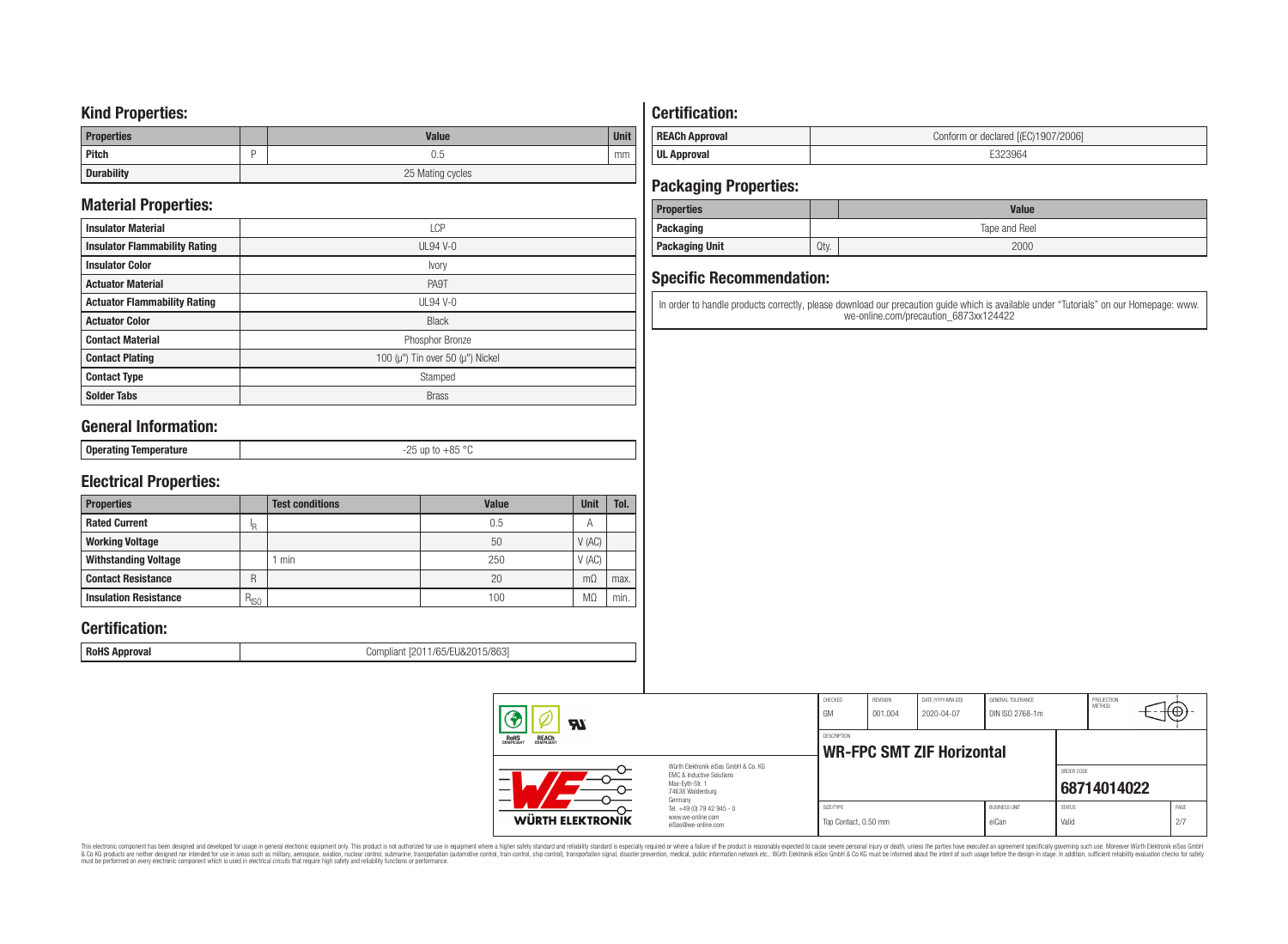**Packaging Specification - Tape and Reel: [mm]**

### **Packaging Specification - Reel: [mm]**

W1

Sprocket Hole

Ю



This electronic component has been designed and developed for usage in general electronic equipment only. This product is not authorized for use in equipment where a higher safely standard and reliability standard si espec & Ook product a label and the membed of the seasuch as marked and as which such a membed and the such assume that income in the seasuch and the simulation and the such assume that include to the such a membed and the such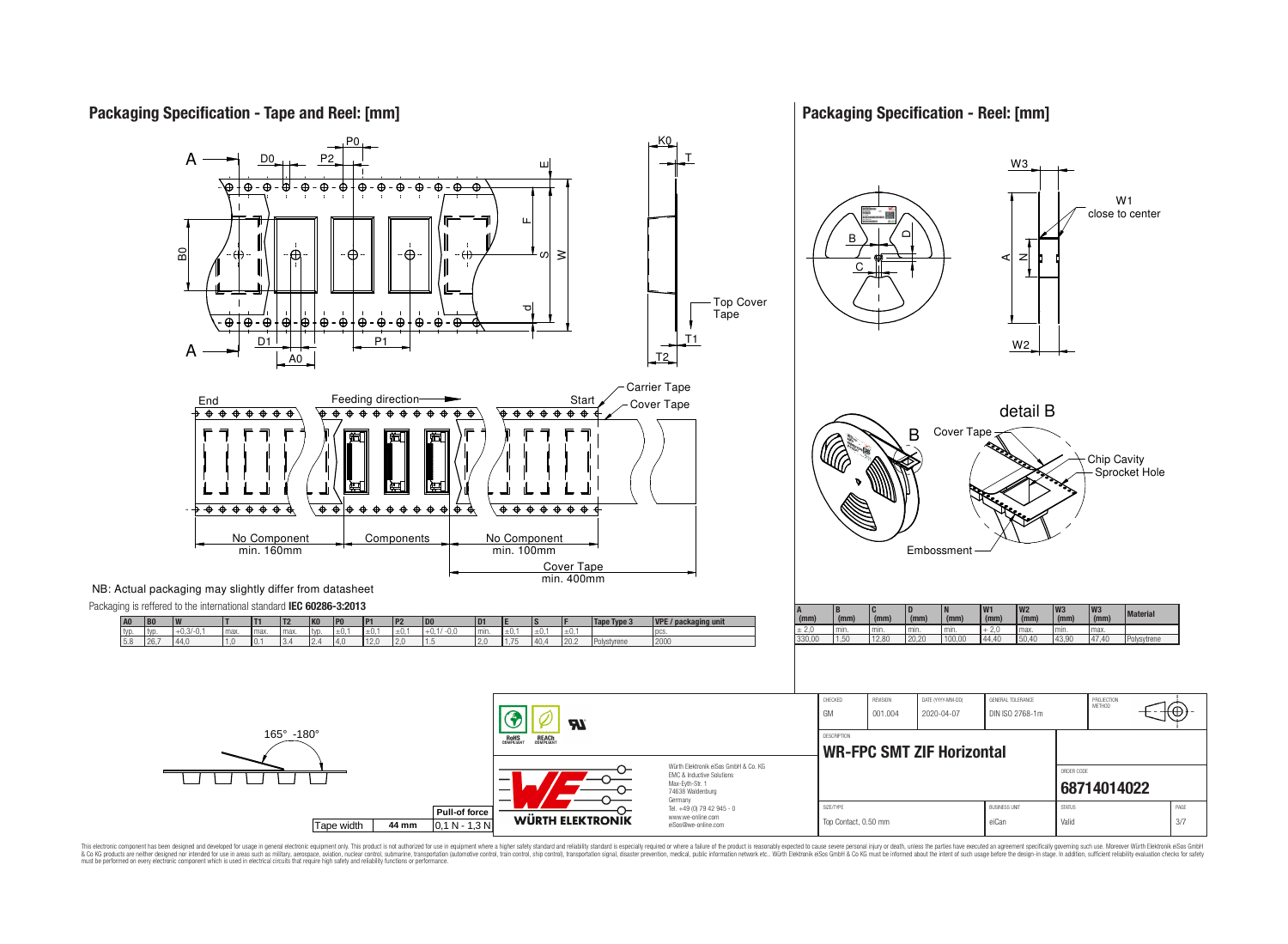

#### NB: Actual packaging may slightly differ from datasheet

| $L_{\text{C}}$ (mm) | $\mathbf{11}$<br>$W_{\cap}$ (mm) | $H_C$ (mm) | No. of reel<br>outer packaging | Packaging<br><b>Unit</b> | Material     |
|---------------------|----------------------------------|------------|--------------------------------|--------------------------|--------------|
| typ                 | I tvo                            | ' TVD      | reel.                          | - I nes                  |              |
| 365                 | 365                              | 220        |                                | 8000                     | <b>Paper</b> |

| 77.                                                   |                                                                                                                     | CHECKED<br>GM                     | REVISION<br>001.004 | DATE (YYYY-MM-DD)<br>2020-04-07  | GENERAL TOLERANCE<br>DIN ISO 2768-1m |                        | PROJECTION<br>METHOD | ᡕᡂ |             |
|-------------------------------------------------------|---------------------------------------------------------------------------------------------------------------------|-----------------------------------|---------------------|----------------------------------|--------------------------------------|------------------------|----------------------|----|-------------|
| <b>ROHS</b><br>COMPLIANT<br><b>REACH</b><br>COMPLIANT |                                                                                                                     | <b>DESCRIPTION</b>                |                     | <b>WR-FPC SMT ZIF Horizontal</b> |                                      |                        |                      |    |             |
| -<br>$\overline{\phantom{0}}$                         | Würth Flektronik eiSos GmbH & Co. KG<br>EMC & Inductive Solutions<br>Max-Eyth-Str. 1<br>74638 Waldenburg<br>Germany |                                   |                     |                                  |                                      | ORDER CODE             | 68714014022          |    |             |
| WÜRTH ELEKTRONIK                                      | Tel. +49 (0) 79 42 945 - 0<br>www.we-online.com<br>eiSos@we-online.com                                              | SIZE/TYPE<br>Top Contact, 0.50 mm |                     |                                  | <b>BUSINESS UNIT</b><br>eiCan        | <b>STATUS</b><br>Valid |                      |    | PAGE<br>4/7 |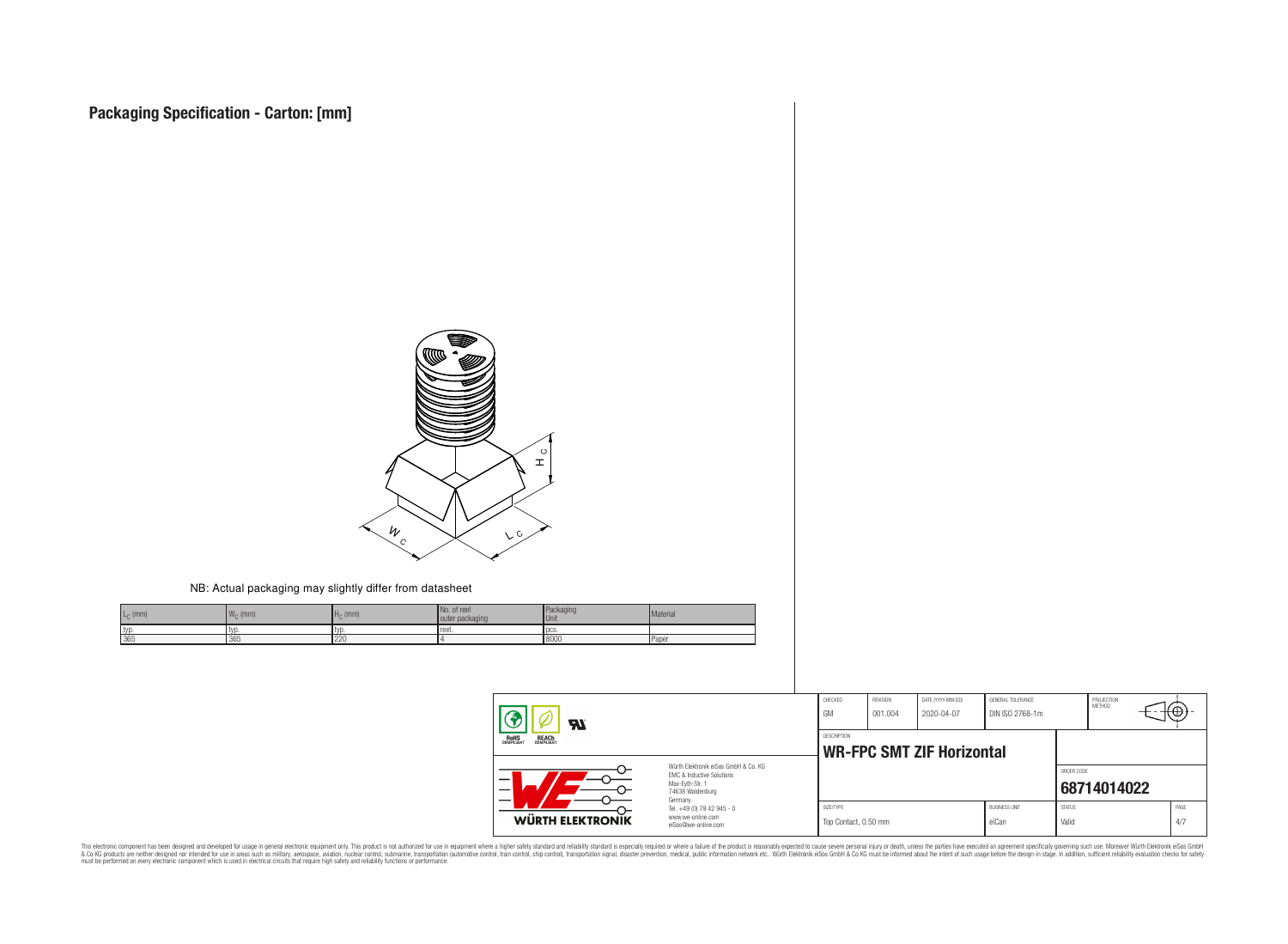# **Classification Reflow Profile for SMT components:**



# **Classification Reflow Soldering Profile:**

| <b>Profile Feature</b>                              |                    | Value                            |
|-----------------------------------------------------|--------------------|----------------------------------|
| Preheat Temperature Min <sup>1)</sup>               | <sup>I</sup> s min | 150 °C                           |
| <b>Preheat Temperature Max</b>                      | 's max             | 200 °C                           |
| Preheat Time $t_s$ from $T_{s,min}$ to $T_{s,max}$  | $t_{\rm s}$        | $60 - 120$ seconds               |
| Ramp-up Rate $(T_1$ to $T_p$ )                      |                    | 3 °C/ second max.                |
| <b>Liquidous Temperature</b>                        | Ь.                 | 217°C                            |
| Time t <sub>1</sub> maintained above T <sub>1</sub> | ь.                 | $60 - 150$ seconds               |
| Peak package body temperature                       | l n                | $T_n \leq T_c$ , see Table below |
| Time within 5°C of actual peak<br>temperature       | t <sub>p</sub>     | $20 - 30$ seconds                |
| Ramp-down Rate $(T_p$ to $T_1$ )                    |                    | $6^{\circ}$ C/ second max.       |
| Time 25°C to peak temperature                       |                    | 8 minutes max.                   |

1) refer to IPC/JEDEC J-STD-020D refer to IPC/ JEDEC J-STD-020E

# **Package Classification Reflow Temperature (T<sup>c</sup> ):**

| <b>Properties</b>                                                         | Volume mm <sup>3</sup><br>$350$ | Volume mm <sup>3</sup><br>350-2000 | Volume mm <sup>3</sup><br>>2000 |
|---------------------------------------------------------------------------|---------------------------------|------------------------------------|---------------------------------|
| <b>PB-Free Assembly   Package Thickness  </b><br>$< 1.6$ mm <sup>1)</sup> | 260 °C                          | 260 °C                             | 260 °C                          |
| <b>PB-Free Assembly   Package Thickness  </b><br>$1.6$ mm $- 2.5$ mm      | 260 °C                          | 250 °C                             | 245 °C                          |
| <b>PB-Free Assembly   Package Thickness  </b><br>$\geq$ 2.5 mm            | 250 °C                          | 245 °C                             | 245 °C                          |

1) refer to IPC/JEDEC J-STD-020D

refer to IPC/ JEDEC J-STD-020E

| Яï                                                    |                                                                                                                     | CHECKED<br>GM | <b>REVISION</b><br>001.004 | DATE (YYYY-MM-DD)<br>2020-04-07  | GENERAL TOLERANCE<br>DIN ISO 2768-1m |                        | PROJECTION<br>METHOD | ₩Ψ          |
|-------------------------------------------------------|---------------------------------------------------------------------------------------------------------------------|---------------|----------------------------|----------------------------------|--------------------------------------|------------------------|----------------------|-------------|
| <b>ROHS</b><br>COMPLIANT<br><b>REACH</b><br>COMPLIANT |                                                                                                                     |               |                            | <b>WR-FPC SMT ZIF Horizontal</b> |                                      |                        |                      |             |
| –<br>-                                                | Würth Flektronik eiSos GmbH & Co. KG<br>EMC & Inductive Solutions<br>Max-Evth-Str. 1<br>74638 Waldenburg<br>Germany |               |                            |                                  |                                      | ORDER CODE             | 68714014022          |             |
| WÜRTH ELEKTRONIK                                      | Tel. +49 (0) 79 42 945 - 0<br>www.we-online.com<br>eiSos@we-online.com                                              |               | Top Contact, 0.50 mm       |                                  | <b>BUSINESS UNIT</b><br>eiCan        | <b>STATUS</b><br>Valid |                      | PAGE<br>5/7 |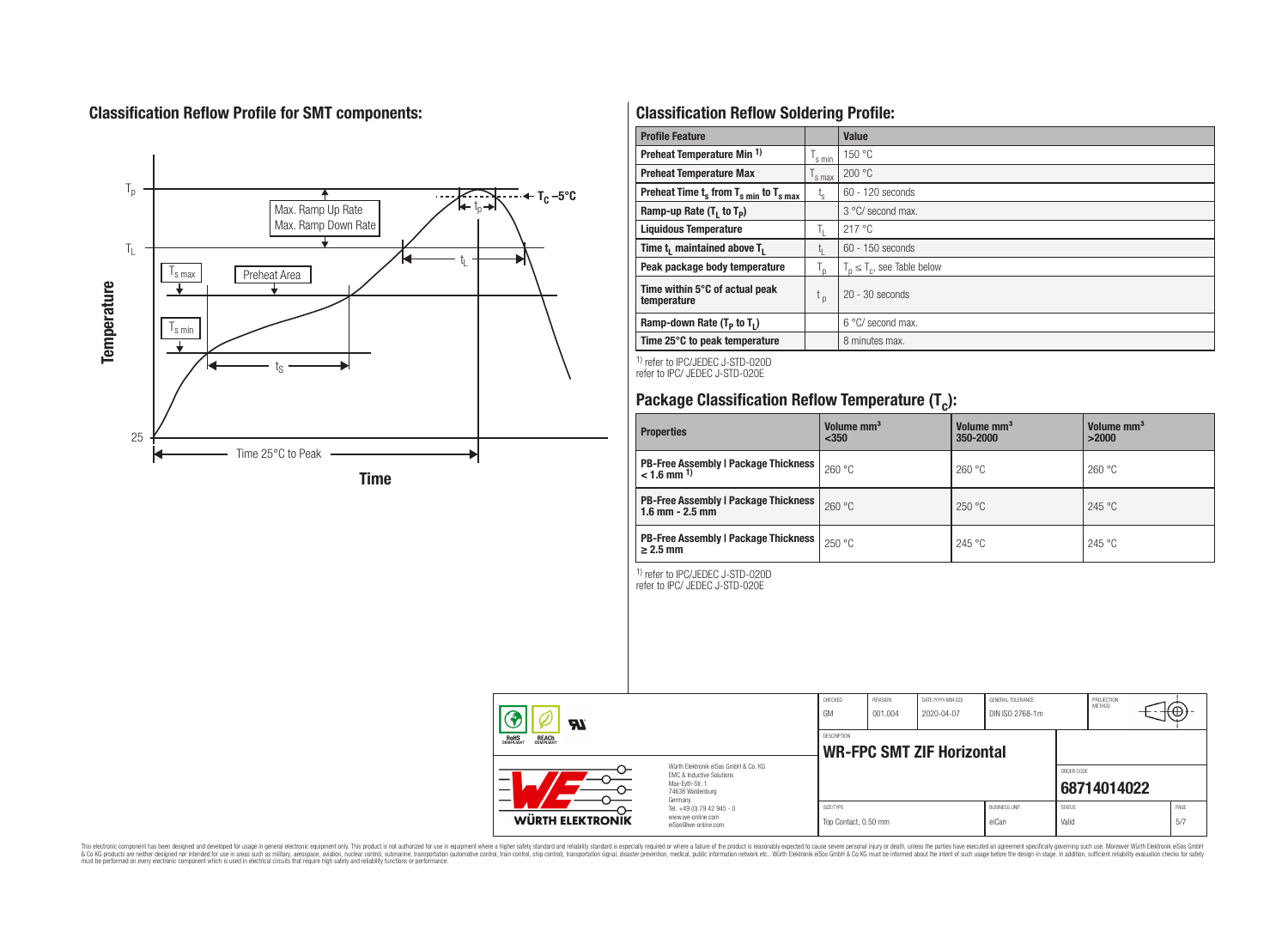# **Cautions and Warnings:**

### **The following conditions apply to all goods within the product series of the Connectors of Würth Elektronik eiSos GmbH & Co. KG:**

#### **General:**

- This mechanical component is designed and manufactured for use in general electronic equipment.
- Würth Elektronik must be asked for written approval (following the PPAP procedure) before incorporating the components into any equipment in fields such as military, aerospace, aviation, nuclear control, submarine, transportation (automotive control, train control, ship control), transportation signal, disaster prevention, medical, public information network, etc. where higher safety and reliability are especially required and/or if there is the possibility of direct damage or human injury.
- Mechanical components that will be used in safety-critical or high-reliability applications, should be pre-evaluated by the customer.
- The mechanical component is designed and manufactured to be used within the datasheet specified values. If the usage and operation conditions specified in the datasheet are not met, the component may be damaged or dissolved.
- Do not drop or impact the components, the component may be damaged.
- Prevent any damage or scratches on the component, especially on the actuator.
- Direct mechanical impact to the product shall be prevented (e.g overlapping of the PCB's).
- Würth Elektronik products are qualified according to international standards, which are listed in each product reliability report. Würth Elektronik does not warrant any customer qualified product characteristics beyond Würth Elektroniks' specifications, for its validity and sustainability over time.
- The responsibility for the applicability of the customer specific products and use in a particular customer design is always within the authority of the customer. All technical specifications for standard products do also apply to customer specific products.
- The mechanical component is designed to be used along with Würth Elektronik counterparts and tools. Würth Elektronik cannot ensure the reliability of these components while being used with other products.

#### **Product Specific:**

#### Soldering:

- The solder profile must comply with the technical product specifications. All other profiles will void the warranty.
- All other soldering methods are at the customers' own risk.

#### Cleaning and Washing:

- Washing agents used during the production to clean the customer application might damage or change the characteristics of the component, body, pins and termination. Washing agents may have a negative effect on the long-term functionality of the product.
- Using a brush during the cleaning process may deform function relevant areas. Therefore, we do not recommend using a brush during the PCB cleaning process.

#### Potting and Coating:

• If the product is potted in the customer application, the potting material might shrink or expand during and after hardening. Shrinking could lead to an incomplete seal, allowing contaminants into the components. Expansion could damage the components. We recommend a manual inspection after potting or coating to avoid these effects.

#### **Storage Conditions:**

- A storage of Würth Elektronik products for longer than 12 months is not recommended. Within other effects, the terminals may suffer degradation, resulting in bad solderability. Therefore, all products shall be used within the period of 12 months based on the day of shipment.
- Do not expose the components to direct sunlight.
- The storage conditions in the original packaging are defined according to DIN EN 61760-2.
- The storage conditions stated in the original packaging apply to the storage time and not to the transportation time of the components.

#### **Handling:**

- Do not repeatedly operate the component with excessive force. It may damage or deform the component resulting in malfunction.
- In the case a product requires particular handling precautions, in addition to the general recommendations mentioned here before, these will appear on the product datasheet.

These cautions and warnings comply with the state of the scientific and technical knowledge and are believed to be accurate and reliable. However, no responsibility is assumed for inaccuracies or incompleteness.

| Hī<br>ROHS<br>COMPLIANT<br><b>REACH</b><br>COMPLIANT<br>Würth Flektronik eiSos GmbH & Co. KG<br>FMC & Inductive Solutions<br>–<br>Max-Eyth-Str. 1<br>74638 Waldenburg |                                                                                   | CHECKED<br>GM                     | <b>REVISION</b><br>001.004       | DATE (YYYY-MM-DD)<br>2020-04-07 | GENERAL TOLERANCE<br>DIN ISO 2768-1m |                        | PROJECTION<br><b>METHOD</b> |  | ₩           |  |
|-----------------------------------------------------------------------------------------------------------------------------------------------------------------------|-----------------------------------------------------------------------------------|-----------------------------------|----------------------------------|---------------------------------|--------------------------------------|------------------------|-----------------------------|--|-------------|--|
|                                                                                                                                                                       |                                                                                   | <b>DESCRIPTION</b>                | <b>WR-FPC SMT ZIF Horizontal</b> |                                 |                                      |                        |                             |  |             |  |
|                                                                                                                                                                       |                                                                                   |                                   |                                  |                                 |                                      | ORDER CODE             | 68714014022                 |  |             |  |
| WÜRTH ELEKTRONIK                                                                                                                                                      | Germany<br>Tel. +49 (0) 79 42 945 - 0<br>www.we-online.com<br>eiSos@we-online.com | SIZE/TYPE<br>Top Contact, 0.50 mm |                                  |                                 | <b>BUSINESS UNIT</b><br>eiCan        | <b>STATUS</b><br>Valid |                             |  | PAGE<br>6/7 |  |

This electronic component has been designed and developed for usage in general electronic equipment only. This product is not authorized for use in equipment where a higher safety standard and reliability standard si espec & Ook product a label and the membed of the seasuch as marked and as which such a membed and the such assume that income in the seasuch and the simulation and the such assume that include to the such a membed and the such